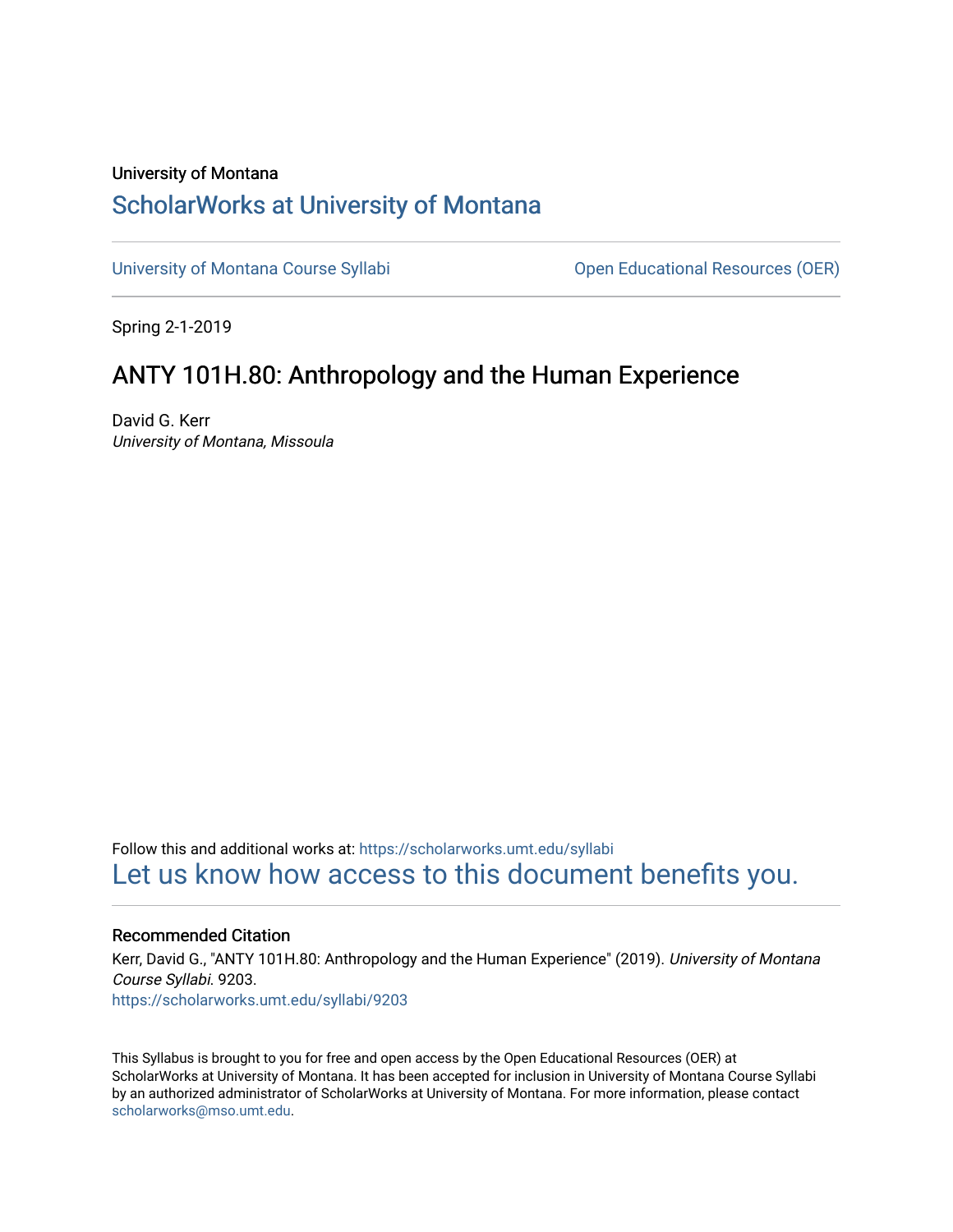## ANTHROPOLOGY 101H-80

Anthropology and the Human Experience

Instructor: Garry Kerr TA: Mariah Horseman Office: SS 215 Office: SS 254A Email: [david.kerr@mso.umt.edu](file:///C:/Users/cheri.ferguson/Box/H&S%20Office.%20Anthropology,%20Computer%20Science,%20Sociology/Course%20Syllabi/Anthropolgy/A1819/Spring%2019/Kerr,%20Garry/david.kerr@mso.umt.edu) Email: [mariah.horseman@umontana.edu](mailto:mariah.horseman@umontana.edu) Office Hours: MWF 12:00-12:50 & by appointment Office Hours: MWF 9:45-10:45 & by appointment

Required Text: ANTHROPOLOGY 14th Ed. by Ember & Ember. Participation in the Online Community Action Period (March 11) is required. Lecture notes are NOT on blackboard or Moodle so attendance is necessary.

"... 45% of students show no significant improvement in the key measures of critical thinking, complex reasoning and writing by the end of their sophomore years." We can change that number, let's try.

#### Course Outline and Reading Assignments

| Jan | 11<br>14    |       | Introduction<br>Video                                                  |  |  |
|-----|-------------|-------|------------------------------------------------------------------------|--|--|
|     | 16          | Ch. 1 | What is Anthropology?                                                  |  |  |
|     | 18          | Ch. 2 | Research Methods in Anthropology                                       |  |  |
|     | 21          |       | <b>NO CLASS</b>                                                        |  |  |
|     | 23          |       | Video                                                                  |  |  |
|     | 25          |       | Jane Goodall                                                           |  |  |
|     | 28          |       | Log in for Action Period (\$15 Online Fee); www.publicanthropology.net |  |  |
|     | 28          | Ch.3  | <b>Genetics and Evolution</b>                                          |  |  |
|     | 30          | Ch.3  | <b>Genetics and Evolution</b>                                          |  |  |
| Feb | $\mathbf 1$ | Ch.4  | Human Variation and Adaptation                                         |  |  |
|     | 4           | Ch.4  | Human Variation and Adaptation                                         |  |  |
|     | 6           |       | Video                                                                  |  |  |
|     | 8           | Ch.5  | <b>Primates: Past and Present</b>                                      |  |  |
|     | 11          | Ch.5  | <b>Primates: Past and Present</b>                                      |  |  |
|     | 13          | Ch. 6 | The First Hominins                                                     |  |  |
|     | 15          | Ch. 6 | The First Hominins                                                     |  |  |
|     | 18          |       | <b>NO CLASS HOLIDAY</b>                                                |  |  |
|     | 20          | Ch. 7 | The Origins of Culture and the Emergence of Homo                       |  |  |
|     | 22          | Ch. 7 | The Origins of Culture                                                 |  |  |
|     | 25          |       | <b>1st MIDTERM</b>                                                     |  |  |
|     | 27          | Ch.8  | The Emergence of Homo sapiens                                          |  |  |
| Mar | 1           | Ch.9  | The Upper Paleolithic World                                            |  |  |
|     | 4           | Ch.10 | Origins of Food Production and Settled Life                            |  |  |
|     | 6           | Ch.10 | Origins of Food Production                                             |  |  |
|     | 8           |       | Video                                                                  |  |  |
|     | 11          |       | Begin Community Action Period (Required: 20 points possible)           |  |  |
|     | 11          |       | Ch.11 Origins of Cities and States                                     |  |  |
|     | 13          | Ch.12 | <b>Culture and Culture Change</b>                                      |  |  |
|     | 15          |       | <b>Rites of Passage</b>                                                |  |  |
|     | 18          |       | <b>Rites of Passage</b>                                                |  |  |